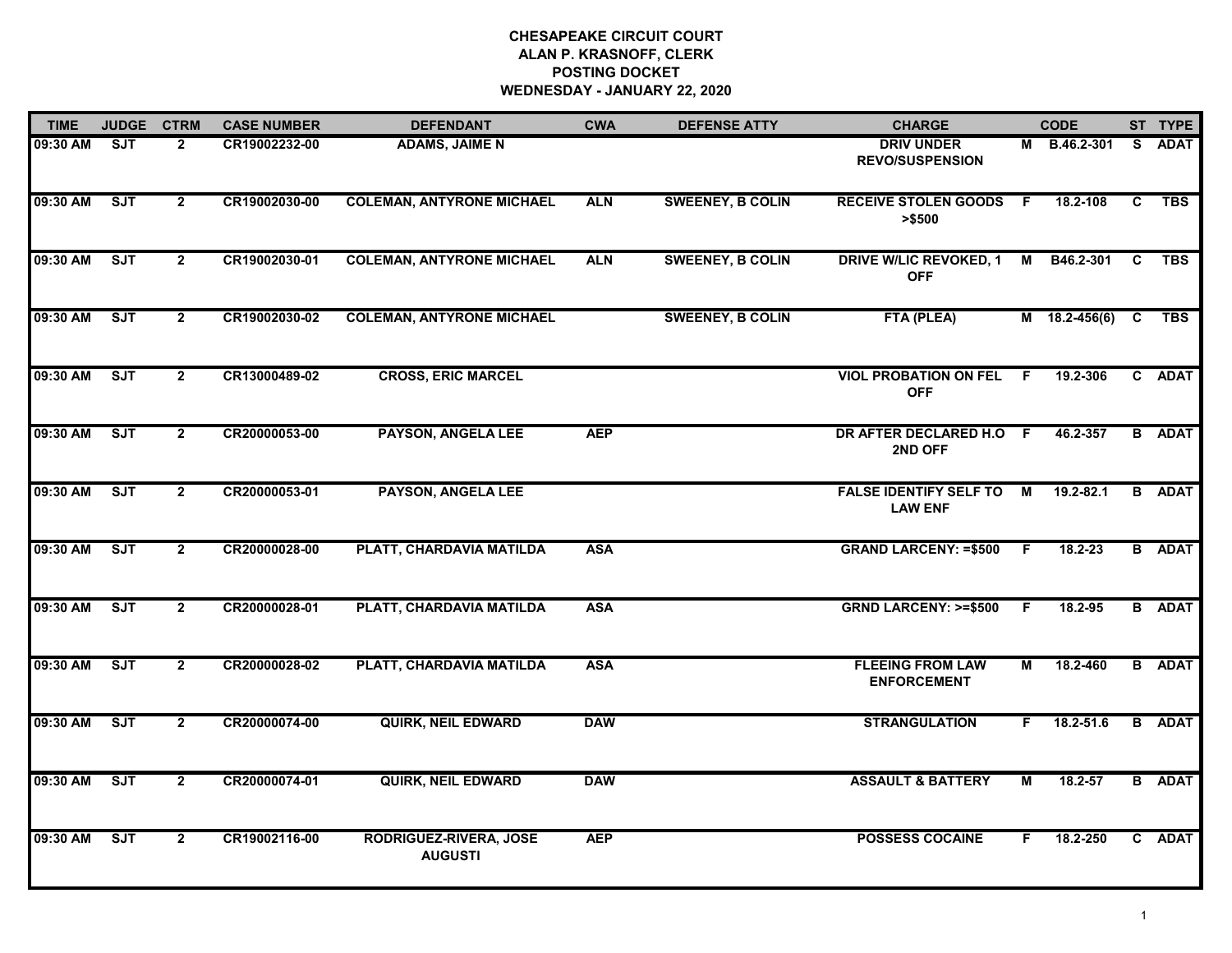## **CHESAPEAKE CIRCUIT COURT ALAN P. KRASNOFF, CLERK POSTING DOCKET WEDNESDAY - JANUARY 22, 2020**

| <b>TIME</b> | <b>JUDGE</b> | <b>CTRM</b>    | <b>CASE NUMBER</b> | <b>DEFENDANT</b>                         | <b>CWA</b> | <b>DEFENSE ATTY</b> | <b>CHARGE</b>                                   |     | <b>CODE</b>     | <b>ST</b> | <b>TYPE</b>   |
|-------------|--------------|----------------|--------------------|------------------------------------------|------------|---------------------|-------------------------------------------------|-----|-----------------|-----------|---------------|
| 09:30 AM    | <b>SJT</b>   | $\overline{2}$ | CR19002116-01      | RODRIGUEZ-RIVERA, JOSE<br><b>AUGUSTI</b> |            |                     | <b>FTA-ADATS</b>                                | M   | $18.2 - 456(6)$ | C         | <b>ADAT</b>   |
| 09:30 AM    | <b>SJT</b>   | $\mathbf{2}$   | CR20000054-00      | <b>WHITEHURST, FAWNE MELISSA</b>         | <b>AHM</b> |                     | <b>FALSE STAT ON APP FOR</b><br><b>BENEFITS</b> | .F  | 63.2-502        |           | <b>B</b> ADAT |
| 09:30 AM    | SJT          | $\overline{2}$ | CR20000054-01      | <b>WHITEHURST, FAWNE MELISSA</b>         | <b>AHM</b> |                     | <b>FALSE STAT ON APP FOR</b><br><b>BENEFITS</b> | - F | 63.2-502        |           | <b>B</b> ADAT |
| 09:30 AM    | SJT          | $\mathbf{2}$   | CR20000054-02      | <b>WHITEHURST, FAWNE MELISSA</b>         | <b>AHM</b> |                     | <b>FALSE STAT ON APP FOR</b><br><b>BENEFITS</b> | - F | 63.2-502        |           | <b>B</b> ADAT |
| 09:30 AM    | SJT          | $\overline{2}$ | CR20000054-04      | <b>WHITEHURST, FAWNE MELISSA</b>         | <b>AHM</b> |                     | <b>WELFARE FRAUD</b>                            | F.  | 63.2-522        |           | <b>B</b> ADAT |
| 09:30 AM    | SJT          | $\overline{2}$ | CR20000054-05      | <b>WHITEHURST, FAWNE MELISSA</b>         | <b>AHM</b> |                     | <b>WELFARE FRAUD</b>                            | F.  | 63.2-522        |           | <b>B</b> ADAT |
| 09:30 AM    | <b>SJT</b>   | $\overline{2}$ | CR20000054-06      | <b>WHITEHURST, FAWNE MELISSA</b>         | <b>AHM</b> |                     | <b>WELFARE FRAUD</b>                            | F.  | 63.2-522        |           | <b>B</b> ADAT |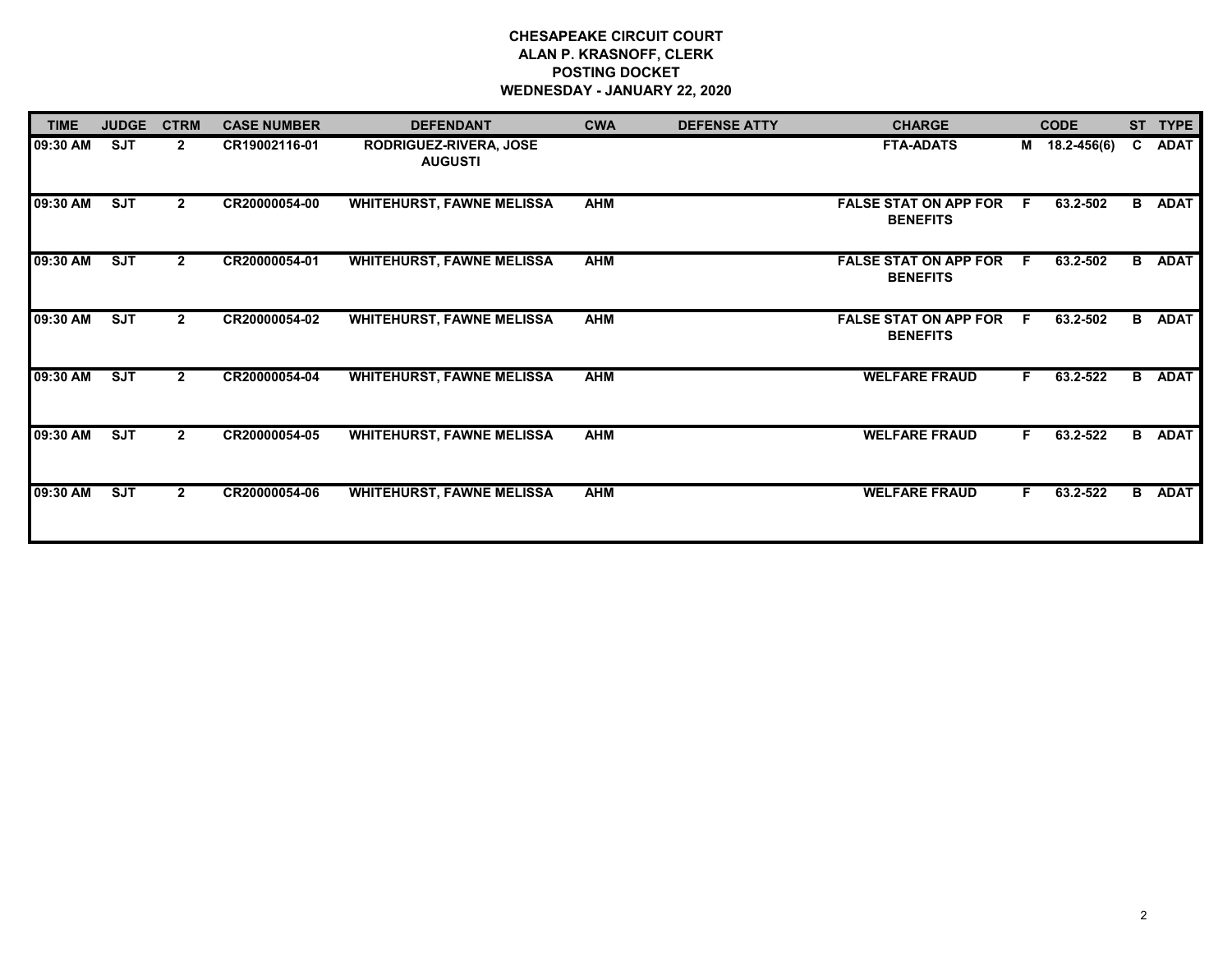## **CHESAPEAKE CIRCUIT COURT CIVIL MOTIONS DOCKET WEDNESDAY, JANUARY 22, 2020**

| Hearing<br><b>Time</b> |                         | Judge Court-<br>room    | Case #        | <b>Plaintiff</b>                                       | <b>Defendant</b>                             | <b>Plaintiff Attorney</b>             | <b>Defendant Attorney</b> | <b>Hearing</b><br><b>Type</b> | <b>Duration</b> |
|------------------------|-------------------------|-------------------------|---------------|--------------------------------------------------------|----------------------------------------------|---------------------------------------|---------------------------|-------------------------------|-----------------|
| 09:00 AM               | <b>JWB</b>              | $\mathbf{1}$            | Jones/Kinser  | <b>COMMISSIONERS OF</b><br><b>ACCOUNTS DOCKET</b>      |                                              |                                       |                           | <b>SC</b>                     |                 |
| 09:00 AM               | <b>JWB</b>              | 1                       | CL19006719-00 | <b>BELOGE, MARY</b>                                    | *RILEY, BILL                                 | DAVIS, CHRISTOPHER D HAMEL, MATTHEW R |                           | <b>PLEA</b>                   | 30M 0 H 0 D     |
| 09:00 AM               | <b>JWB</b>              | $\mathbf{1}$            | CL19006719-00 | <b>BELOGE, MARY</b>                                    | *RILEY, BILL                                 | DAVIS, CHRISTOPHER D HAMEL, MATTHEW R |                           | <b>MOT</b>                    | 30M 0 H 0 D     |
| 09:00 AM               | <b>TSW</b>              | 3                       | CL17001824-02 | <b>DAVIS, ANDREW JOHN</b>                              | <b>NUNNALLY, CHARLOTTE C</b>                 | HARDING, DARRELL M HARDING, DARRELL M |                           | <b>SC</b>                     | 30M 0 H 0 D     |
| 09:00 AM               | <b>TSW</b>              | $\mathbf{3}$            | CL19008380-00 | <b>NARDOIANNI, GINA MARIE</b>                          | <b>GASKINS, MARGARET</b><br><b>ELIZABETH</b> | <b>HORBAL, ASHLEY B</b>               | <b>PROSE</b>              | <b>APTG</b>                   | 30M 0 H 0 D     |
| 09:00 AM               | SJT                     | $\overline{\mathbf{4}}$ |               | CL19004532-00 ELLIOTT-KLUTZ, AMY DAWN                  | <b>KLUTZ, STEPHEN LOGAN</b>                  | <b>MAHONEY, REEVES W</b>              | <b>PROSE</b>              | <b>SC</b>                     | 30M 0 H 0 D     |
| 09:00 AM               | <b>SJT</b>              | 4                       |               | CL19005916-00 CHESAPEAKE DEPARTMENT<br><b>OF HUMAN</b> | <b>BROADNAX, LOIS</b>                        | <b>BROWN, LEONARD L;</b><br><b>JR</b> | <b>PROSE</b>              | <b>APTG</b>                   | 30M 0 H 0 D     |
| 09:00 AM               | <b>SJT</b>              | $\overline{\mathbf{4}}$ | CL19006179-00 | <b>KENNEDY, DAFNEY ROSE</b>                            | <b>KENNEDY, ALBERT; JR</b>                   | PRO SE                                | <b>HAMEL, MATTHEW R</b>   | <b>PRES</b>                   | 15M 0 H 0 D     |
| 09:00 AM               | ST                      | 4                       | CL19007673-00 | <b>CUBBAGE, SHANE</b>                                  | <b>ESTATE OF EILEEN</b><br><b>CUBBAGE</b>    | <b>CARNEGIE, KAREN R</b>              | <b>PROSE</b>              | <b>MOT</b>                    | 45M 0 H 0 D     |
| 10:00 AM               | $\overline{\text{SJT}}$ | 4                       | CL19007287-00 | <b>COMMONWEALTH OF</b><br><b>VIRGINIA</b>              | *JONES, SHARIFA                              | <b>BURRELL, KAREN J</b>               |                           | <b>FOFP</b>                   | M H D           |
| 10:00 AM               | SJT                     | 4                       | CL19007288-00 | <b>COMMONWEALTH OF</b><br><b>VIRGINIA</b>              | *WHITFIELD, JUMA DEANDRE                     | <b>BURRELL, KAREN J</b>               |                           | <b>FOF</b>                    | $M$ H D         |
| 10:00 AM               | <b>SJT</b>              | 4                       | CL19007289-00 | <b>COMMONWEALTH OF</b><br><b>VIRGINIA</b>              | *JONES, MALCOLM                              | <b>BURRELL, KAREN J</b>               |                           | <b>FOP</b>                    | MHD             |
| 10:00 AM               | ST                      | 4                       | CL19007438-00 | <b>COMMONWEALTH</b>                                    | *OVERTON, LOUIS XAVIER<br><b>FRANK</b>       | <b>BURRELL, KAREN J</b>               |                           | <b>FOF</b>                    | M H D           |
| 10:00 AM               | <b>SJT</b>              | 4                       | CL19007439-00 | <b>COMMONWEALTH</b>                                    | *JONES, MALCOLM                              | <b>BURRELL, KAREN J</b>               |                           | <b>FOFP</b>                   | M H D           |